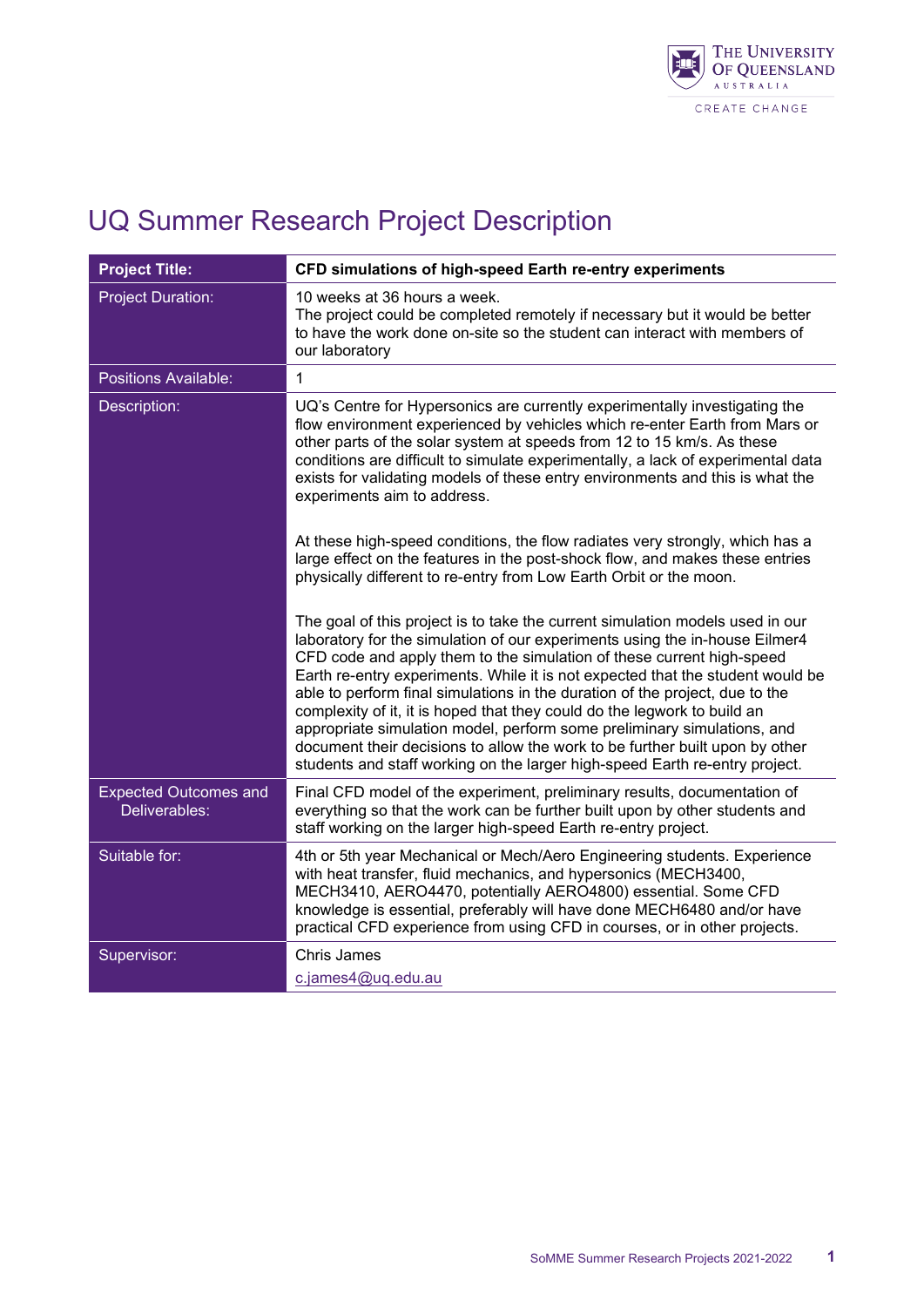

| <b>Project Title:</b>                         | Thermography on sharp hypersonic cones                                                                                                                                                                                                                                                                                                                                                                                                                                                                                                                              |
|-----------------------------------------------|---------------------------------------------------------------------------------------------------------------------------------------------------------------------------------------------------------------------------------------------------------------------------------------------------------------------------------------------------------------------------------------------------------------------------------------------------------------------------------------------------------------------------------------------------------------------|
| <b>Project Duration:</b>                      | 10 weeks                                                                                                                                                                                                                                                                                                                                                                                                                                                                                                                                                            |
| <b>Positions Available:</b>                   | 1                                                                                                                                                                                                                                                                                                                                                                                                                                                                                                                                                                   |
| Description:                                  | Heat transfer to hypervelocity vehicles is complicated by chemical<br>interactions between the high temperature shock layers and the<br>aerodynamically heated heat shield surfaces. The chemical processes<br>include catalytical recombination of dissociated species, and ablation of the<br>surface. Surface mounted instrumentation is problematical for measuring<br>these effects, as they have to be mounted in an extremely ablative surface,<br>and having different properties to the heat shield, can adversely effect the<br>measured quantity itself. |
|                                               | Remote sensing can offer a way around these issues, it is difficult to use in<br>such situations because of the high level of radiation from the shock layer<br>itself. Surface pre-heating increases the level of the surface radiation flux,<br>and the use of sharp bodies reduces the level of shock layer radiation to<br>manageable levels, so that thermography becomes viable.                                                                                                                                                                              |
|                                               | The purpose of this project is to design an electrically heated forebody to a<br>conical model to reproduce a wide range of surface temperatures to study<br>the surface interaction phenomena, for use in the UQ X2 and X3 expansion<br>tubes.                                                                                                                                                                                                                                                                                                                     |
| <b>Expected Outcomes and</b><br>Deliverables: | A final design of the test model which we can manufacture and hopefully test<br>in our X2 expansion tube facility.                                                                                                                                                                                                                                                                                                                                                                                                                                                  |
| Suitable for:                                 | 3rd, 4th or 5th year Mechanical or Mech/Aero Engineering students. Some<br>engineering design knowledge (such as how to perform analytical stress<br>analysis, and use CAD and ANSYS) and an interest in hypersonics, heat<br>transfer, and fluid mechanics would be useful, but not essential.                                                                                                                                                                                                                                                                     |
| Supervisor:                                   | Richard Morgan<br>r.morgan@uq.edu.au                                                                                                                                                                                                                                                                                                                                                                                                                                                                                                                                |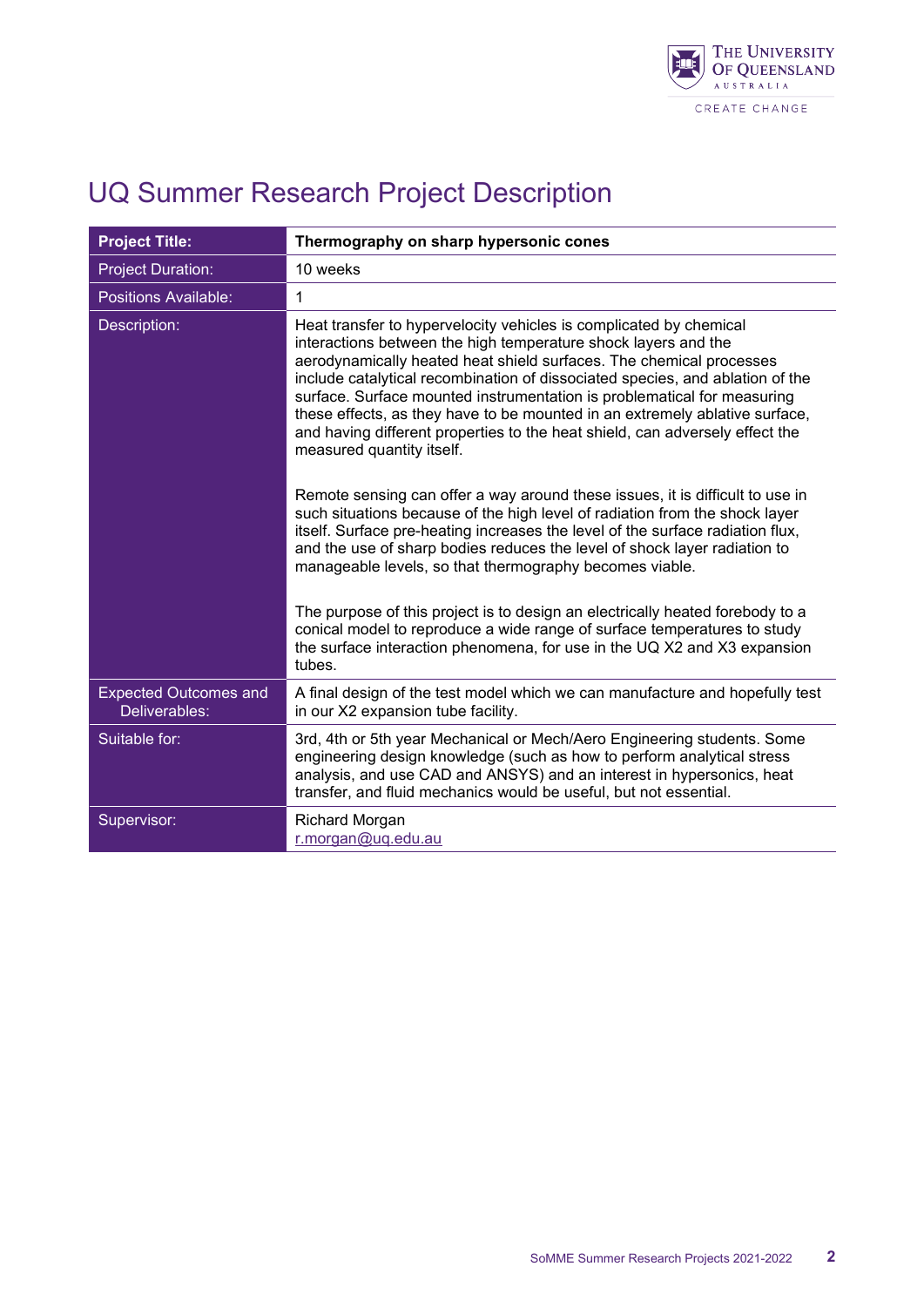

| <b>Project Title:</b>                         | A New Fracture Test for Ceramics                                                                                                                                                                                                                                                                                                                                                                                                                                                                                                                                                                                                                                                                                                                                                                                               |
|-----------------------------------------------|--------------------------------------------------------------------------------------------------------------------------------------------------------------------------------------------------------------------------------------------------------------------------------------------------------------------------------------------------------------------------------------------------------------------------------------------------------------------------------------------------------------------------------------------------------------------------------------------------------------------------------------------------------------------------------------------------------------------------------------------------------------------------------------------------------------------------------|
| <b>Project Duration:</b>                      | 10 weeks<br>COVID-19 considerations: The project is intended to be entirely<br>experimental laboratory research, hence is expected to require 10 weeks of<br>on-site work (full-time or nearly so). As a contingency, conduct finite element<br>stress analysis to determine the stress distribution in specimens subjected to<br>the ball mill edge chipping test.                                                                                                                                                                                                                                                                                                                                                                                                                                                            |
| <b>Positions Available:</b>                   | $\mathbf{1}$                                                                                                                                                                                                                                                                                                                                                                                                                                                                                                                                                                                                                                                                                                                                                                                                                   |
| Description:                                  | Trelleborg Engineered Systems Australia manufactures wear-resistant liner<br>systems for ore handling equipment for high-volume mining operations such<br>as iron ore. To remain internationally competitive, they need to develop<br>superior products using a new generation of technical ceramics. As well as<br>abrasive wear resistance, these very hard ceramic materials need resistance<br>to brittle fracture. UQ Materials Performance has developed a novel, high-<br>productivity testing device to quantify the fracture resistance of abrasion-<br>resistant materials including ceramics, denoted BMECT (ball mill edge<br>chipping test). For acceptance in the market, it is necessary to correlate the<br>data from the BMECT with results from standard fracture tests such as ASTM<br>C1421 or ASTM C1161. |
| <b>Expected Outcomes and</b><br>Deliverables: | What applicants can expect to gain/learn: Students will gain exposure to<br>technical staff in a global manufacturer of mining products. They will<br>experience hands-on laboratory research in a professional engineering<br>setting. They will produce experimental findings of direct value to the<br>industry partner.<br>Expected outcomes and deliverables: Prepare specimens to tight<br>dimensional tolerances; Perform laboratory tests and analyse the<br>experimental data; Formal report(s) giving full details of methodology, QA<br>and results; (Possibly) FEA showing stress distributions in specimens<br>subjected to the BMECT.                                                                                                                                                                            |
| Suitable for:                                 | 3rd and 4th year students in Mechanical & Materials Engineering.<br>Require the following demonstrable attributes: (1) Hands-on mechanical<br>aptitude, including familiarity with the principles of safe operation of rotating<br>equipment and prior training in machine workshop practice;<br>(2) Demonstrable work-ethic, attention to detail and accuracy; (3) Good<br>marks in MECH3300 Finite Element Method.                                                                                                                                                                                                                                                                                                                                                                                                           |
| Supervisor:                                   | Dr Jeff Gates & Dr Yahia Ali<br>J.Gates@uq.edu.au                                                                                                                                                                                                                                                                                                                                                                                                                                                                                                                                                                                                                                                                                                                                                                              |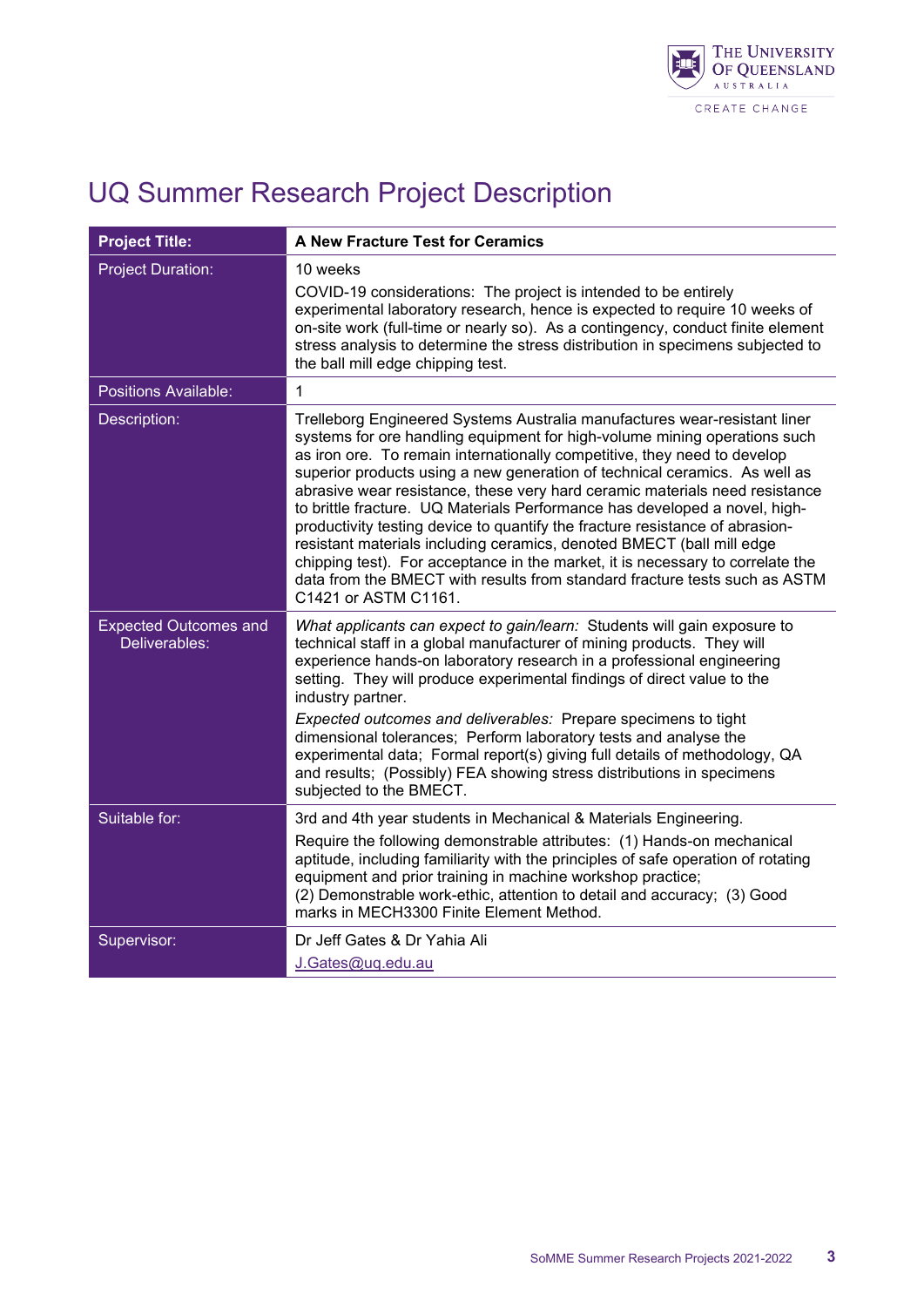

| <b>Project Title:</b>                         | Understanding Performance Differences between Laboratory and<br><b>Industrially Heat-Treated Castings</b>                                                                                                                                                                                                                                                                                                                                                                                                                                                                                                                                                                                                                                                                                                                                 |
|-----------------------------------------------|-------------------------------------------------------------------------------------------------------------------------------------------------------------------------------------------------------------------------------------------------------------------------------------------------------------------------------------------------------------------------------------------------------------------------------------------------------------------------------------------------------------------------------------------------------------------------------------------------------------------------------------------------------------------------------------------------------------------------------------------------------------------------------------------------------------------------------------------|
| <b>Project Duration:</b>                      | 10 weeks<br>COVID-19 considerations: The project is intended to be entirely<br>experimental laboratory research, hence is expected to require 10 weeks of<br>on-site work (full-time or nearly so). Contingency plans centre on reduced<br>period (to 6 weeks), and/or shift to literature review.                                                                                                                                                                                                                                                                                                                                                                                                                                                                                                                                        |
| <b>Positions Available:</b>                   | $\overline{2}$                                                                                                                                                                                                                                                                                                                                                                                                                                                                                                                                                                                                                                                                                                                                                                                                                            |
| Description:                                  | Bradken is an Australian-based global manufacturer of equipment and<br>consumbles for mining and mineral processing. In the last 4 years Bradken<br>has expanded its R&D activities, in order to remain at the forefront of<br>technologies and consolidate its position as a premium producer. In 2020-<br>2021, UQ Materials Performance conducted a contract R&D project which<br>revealed that there is a significant difference in abrasive wear resistance<br>between castings heat treated in the laboratory and those heat treated<br>industrially. This phenomenon has not previously been reported. The<br>summer research project will conduct systematic experiments designed to<br>reveal the mechanisms underlying the differences in microstructure and<br>abrasion resistance as a function of heat treatment parameters. |
| <b>Expected Outcomes and</b><br>Deliverables: | What applicants can expect to gain/learn: Students will gain exposure to<br>technical staff in a global manufacturer of mining products. They will<br>experience hands-on laboratory research in a professional engineering<br>setting. They will produce experimental findings of direct value to the<br>industry partner.<br>Expected outcomes and deliverables: Prepare specimens to required<br>dimensional tolerances; Perform laboratory tests and analyse the<br>experimental data; Formal report(s) giving full details of methodology, QA<br>and results; (Possibly) Literature review to find available information on<br>effects of heating and cooling rates on microstructure and properties of white                                                                                                                        |
|                                               | cast irons.                                                                                                                                                                                                                                                                                                                                                                                                                                                                                                                                                                                                                                                                                                                                                                                                                               |
| Suitable for:                                 | 3rd and 4th year students in Mechanical & Materials Engineering.<br>Up to 2 positions available.<br>Require the following demonstrable attributes: (1) Hands-on mechanical<br>aptitude, including familiarity with the principles of safe operation of rotating<br>equipment and prior training in machine workshop practice;<br>(2) Demonstrable work-ethic, attention to detail and accuracy.                                                                                                                                                                                                                                                                                                                                                                                                                                           |
| Supervisor:                                   | Dr Jeff Gates & Dr Yahia Ali<br>J.Gates@uq.edu.au                                                                                                                                                                                                                                                                                                                                                                                                                                                                                                                                                                                                                                                                                                                                                                                         |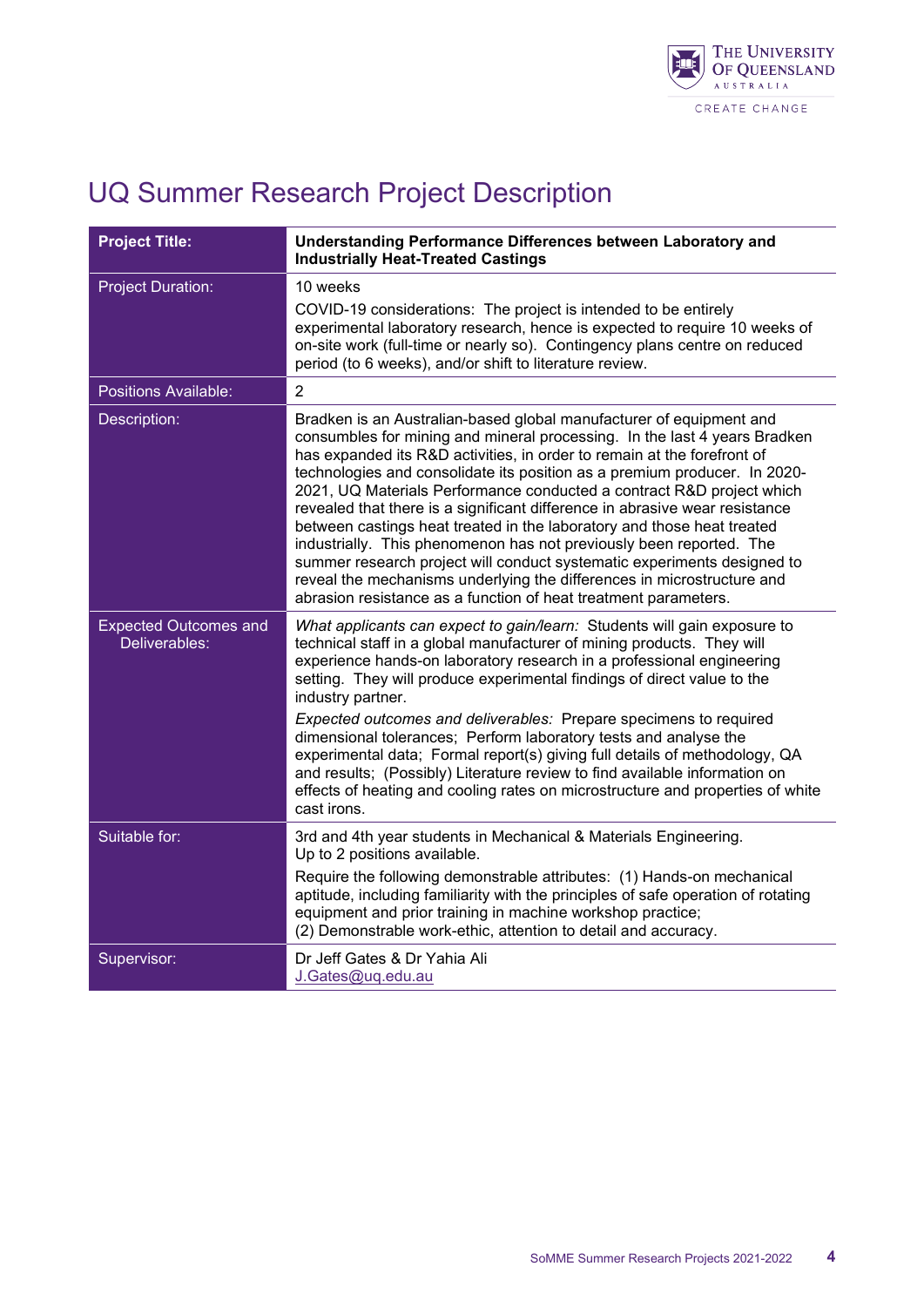

| <b>Project Title:</b>                         | <b>Molycop Grinding Media Performance Quantification</b>                                                                                                                                                                                                                                                                                                                                                                                                                                                                                                                                                                                                                                                                                                                                                                                                                                                                                                              |
|-----------------------------------------------|-----------------------------------------------------------------------------------------------------------------------------------------------------------------------------------------------------------------------------------------------------------------------------------------------------------------------------------------------------------------------------------------------------------------------------------------------------------------------------------------------------------------------------------------------------------------------------------------------------------------------------------------------------------------------------------------------------------------------------------------------------------------------------------------------------------------------------------------------------------------------------------------------------------------------------------------------------------------------|
| <b>Project Duration:</b>                      | 10 weeks<br>COVID-19 considerations: The project is intended to be entirely<br>experimental laboratory research, hence is expected to require 10 weeks of<br>on-site work (full-time or nearly so). As a contingency, it can be converted to<br>a mechanical design exercise.                                                                                                                                                                                                                                                                                                                                                                                                                                                                                                                                                                                                                                                                                         |
| <b>Positions Available:</b>                   | $\overline{2}$                                                                                                                                                                                                                                                                                                                                                                                                                                                                                                                                                                                                                                                                                                                                                                                                                                                                                                                                                        |
| Description:                                  | Molycop is the world's largest manufacturer of grinding media for ball mills<br>and SAG mills used in mineral processing. Molycop have recognised that<br>they do not have a reliable method for predicting the service performance of<br>candidate grades of grinding balls for a given customer, since standard<br>laboratory abrasion tests have been shown to lack quantitative predictive<br>ability. The ball mill abrasion test (BMAT) developed by UQ Materials<br>Performance does have such predictive ability, but requires further validation<br>by correlation with in-plant marked ball wear trials (MBWT).<br>The Summer Research Project will perform a series of laboratory<br>experiments to refine the BMAT test methodology in order to maximise<br>reliability and efficiency. It may also involve the design of an enhanced test<br>device (hybrid BMAT/HERIT, high energy repeated impact test) to be<br>constructed and commissioned in 2022. |
| <b>Expected Outcomes and</b><br>Deliverables: | What applicants can expect to gain/learn: Students will gain exposure to<br>technical staff at the world's largest manufacturer of grinding media. They<br>will experience hands-on laboratory research in a professional engineering<br>setting. They will directly see the correlation between laboratory test<br>predictions and industrially measured performance data.<br>Expected outcomes and deliverables: Several sets of alloy performance<br>data, for inclusion in a contract-research report; Results of controlled<br>experiments showing the influence of test parameters on quantitative<br>predictions; Formal report(s) giving full details of methodology, QA and<br>results; (Possibly) a full set of design drawings of a new test machine, ready<br>for manufacture.                                                                                                                                                                            |
| Suitable for:                                 | 3rd and 4th year students in Mechanical & Materials Engineering.<br>Up to 2 positions available.<br>Require the following demonstrable attributes: (1) Hands-on mechanical<br>aptitude, including familiarity with the principles of safe operation of rotating<br>equipment and prior training in machine workshop practice;<br>(2) Demonstrable work-ethic, attention to detail and accuracy.                                                                                                                                                                                                                                                                                                                                                                                                                                                                                                                                                                       |
| Supervisor:                                   | Dr Jeff Gates & Dr Yahia Ali<br>J.Gates@uq.edu.au                                                                                                                                                                                                                                                                                                                                                                                                                                                                                                                                                                                                                                                                                                                                                                                                                                                                                                                     |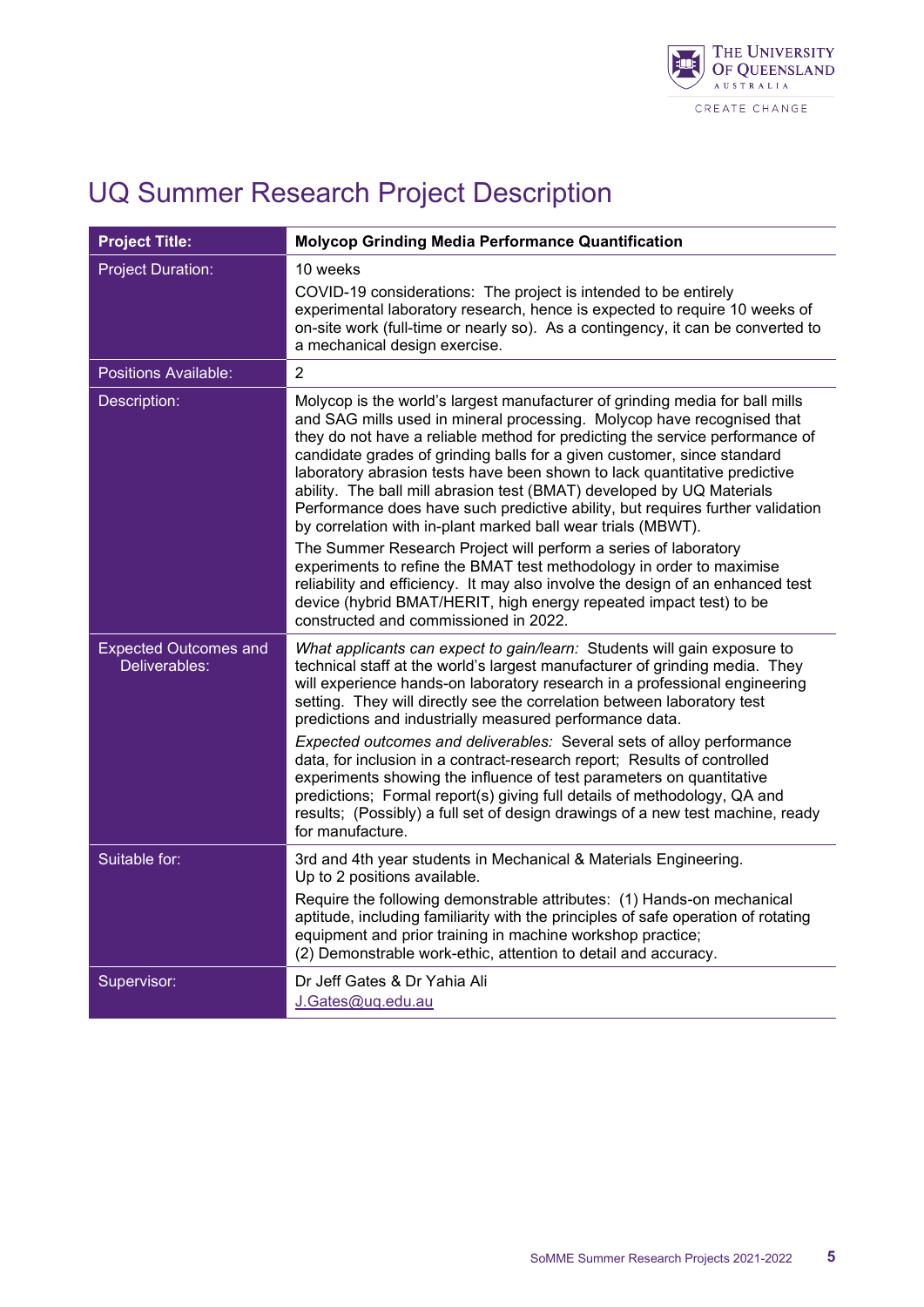

| <b>Project Title:</b>                         | <b>Investigation of Squeal Phenomena</b>                                                                                                                                                                                                                                                                                                                                                                                                                                                                                                                                                                                                     |
|-----------------------------------------------|----------------------------------------------------------------------------------------------------------------------------------------------------------------------------------------------------------------------------------------------------------------------------------------------------------------------------------------------------------------------------------------------------------------------------------------------------------------------------------------------------------------------------------------------------------------------------------------------------------------------------------------------|
| <b>Project Duration:</b>                      | 8 weeks                                                                                                                                                                                                                                                                                                                                                                                                                                                                                                                                                                                                                                      |
| Positions Available:                          | 1                                                                                                                                                                                                                                                                                                                                                                                                                                                                                                                                                                                                                                            |
| Description:                                  | Squeal is a tonal noise (in the hearing range of 1-10kHz) from a frictionally<br>excited unstable mode of vibration that results from the slowing of a vehicle<br>with disk brakes (brake squeal) or cornering of a train (wheel squeal). Its<br>occurrence is often identified as 'fugitive', and unpredictable, ie a 'squealing'<br>brake does not squeal during all braking events. There have been many<br>theories formulated to understand the phenomenon of squeal including the<br>main mechanisms of; falling friction, sprag-slip and modal coupling (or 'Binary<br>flutter') but the merits and applicability are keenly debated. |
|                                               | To address this, the UQ nonlinear mechanics team recently published the<br>closed form identification, quantification and mitigation of squeal occurrence<br>and noise amplitude under all mechanisms, for the first time. This unique<br>insight has inspired the development of two unique experimental testrigs to<br>validate the modelling predictions. This project aims to obtain and analyse<br>the testrig experiment data to achieve this.                                                                                                                                                                                         |
| <b>Expected Outcomes and</b><br>Deliverables: | A validation between mathematical predictions and experimental<br>measurements of squeal.                                                                                                                                                                                                                                                                                                                                                                                                                                                                                                                                                    |
| Suitable for:                                 | 4th or 5th year Mechanical or Mech/Aero/Mechatronics Engineering student.<br>Strong ability and interest in dynamics.                                                                                                                                                                                                                                                                                                                                                                                                                                                                                                                        |
| Supervisor:                                   | Prof Paul Meehan<br>meehan@uq.edu.au                                                                                                                                                                                                                                                                                                                                                                                                                                                                                                                                                                                                         |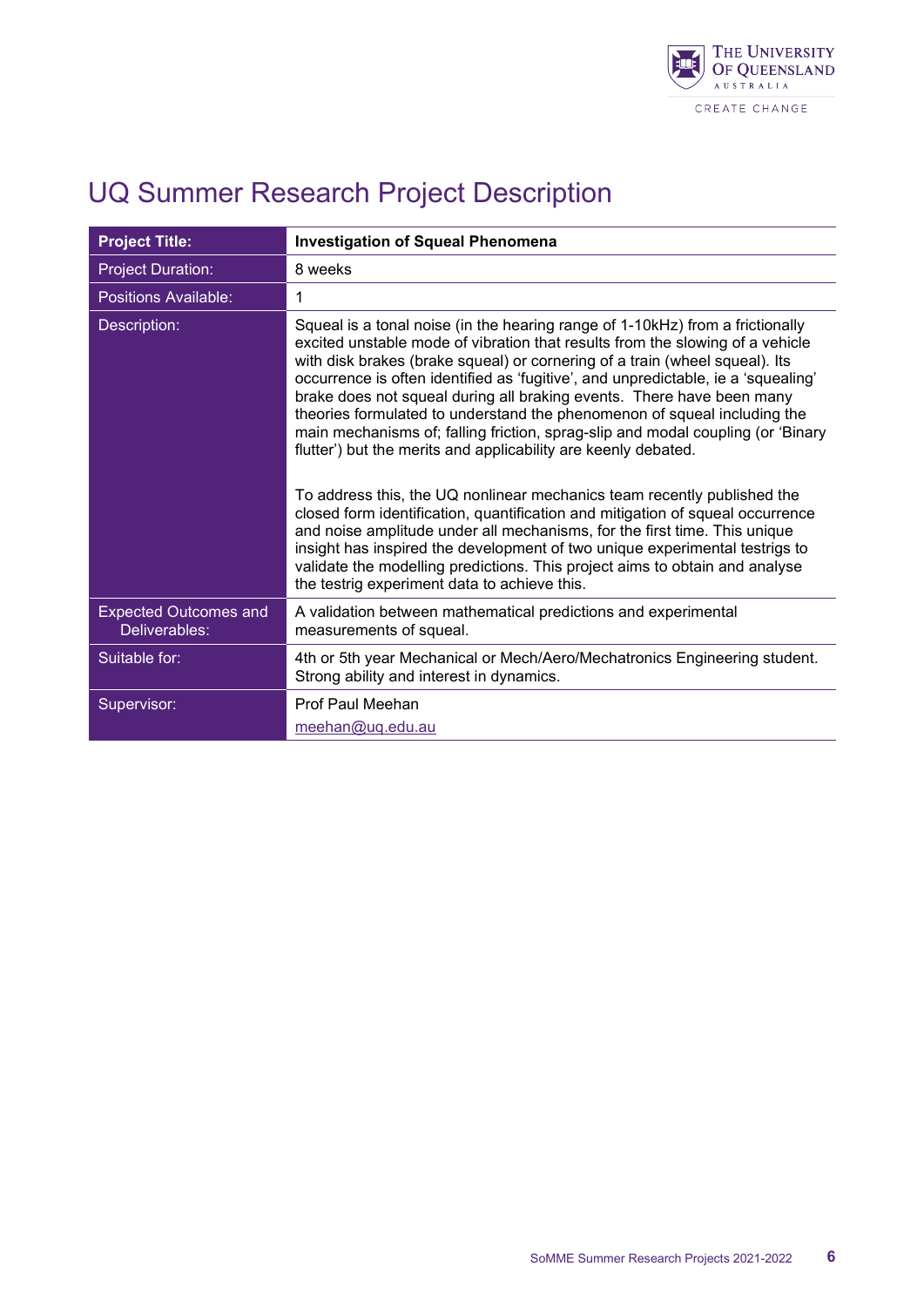

| <b>Project Title:</b>                         | <b>Investigation of Decarbonisation of Railway Vehicles</b>                                                                                                                                                                                                                                                                                                                                                                                                                                                                                                                                                            |
|-----------------------------------------------|------------------------------------------------------------------------------------------------------------------------------------------------------------------------------------------------------------------------------------------------------------------------------------------------------------------------------------------------------------------------------------------------------------------------------------------------------------------------------------------------------------------------------------------------------------------------------------------------------------------------|
| <b>Project Duration:</b>                      | 8 weeks                                                                                                                                                                                                                                                                                                                                                                                                                                                                                                                                                                                                                |
| Positions Available:                          | 1                                                                                                                                                                                                                                                                                                                                                                                                                                                                                                                                                                                                                      |
| Description:                                  | A rapidly growing list of over 25 countries are implementing full phase-out of<br>fossil fuel vehicles by 2025-40 including the US and China. Electric vehicles<br>(EVs) are the most promising transportation solution to reduce greenhouse<br>gas emissions and reduce fossil fuel dependency. At present, more than 90<br>per cent of railway freight emissions are due to consumption of energy<br>(mostly diesel) in the operation of locomotive fleets. Therefore, it is planned<br>to decarbonise the railway fleet by 2050 by means of hybridisation steps<br>using battery and hydrogen fuel cell technology. |
|                                               | To address this, the main objective of this project is to provide assistance<br>with the overall aims to develop, test and utilise an optimised energy<br>management algorithm to analyse and implement new battery and fuel cell<br>technology in trains to achieve decarbonisation based on efficient models of<br>the underlying physics.                                                                                                                                                                                                                                                                           |
| <b>Expected Outcomes and</b><br>Deliverables: | Mathematical predictions of the power and energy requirements of typical<br>locomotive runs and preliminary modelling of the hybrid and fully electric<br>prototypes.                                                                                                                                                                                                                                                                                                                                                                                                                                                  |
| Suitable for:                                 | 4th or 5th year Mechanical or Mech/Aero/Mechatronics Engineering student.<br>Strong ability and interest in dynamics.                                                                                                                                                                                                                                                                                                                                                                                                                                                                                                  |
| Supervisor:                                   | Prof Paul Meehan<br>meehan@uq.edu.au                                                                                                                                                                                                                                                                                                                                                                                                                                                                                                                                                                                   |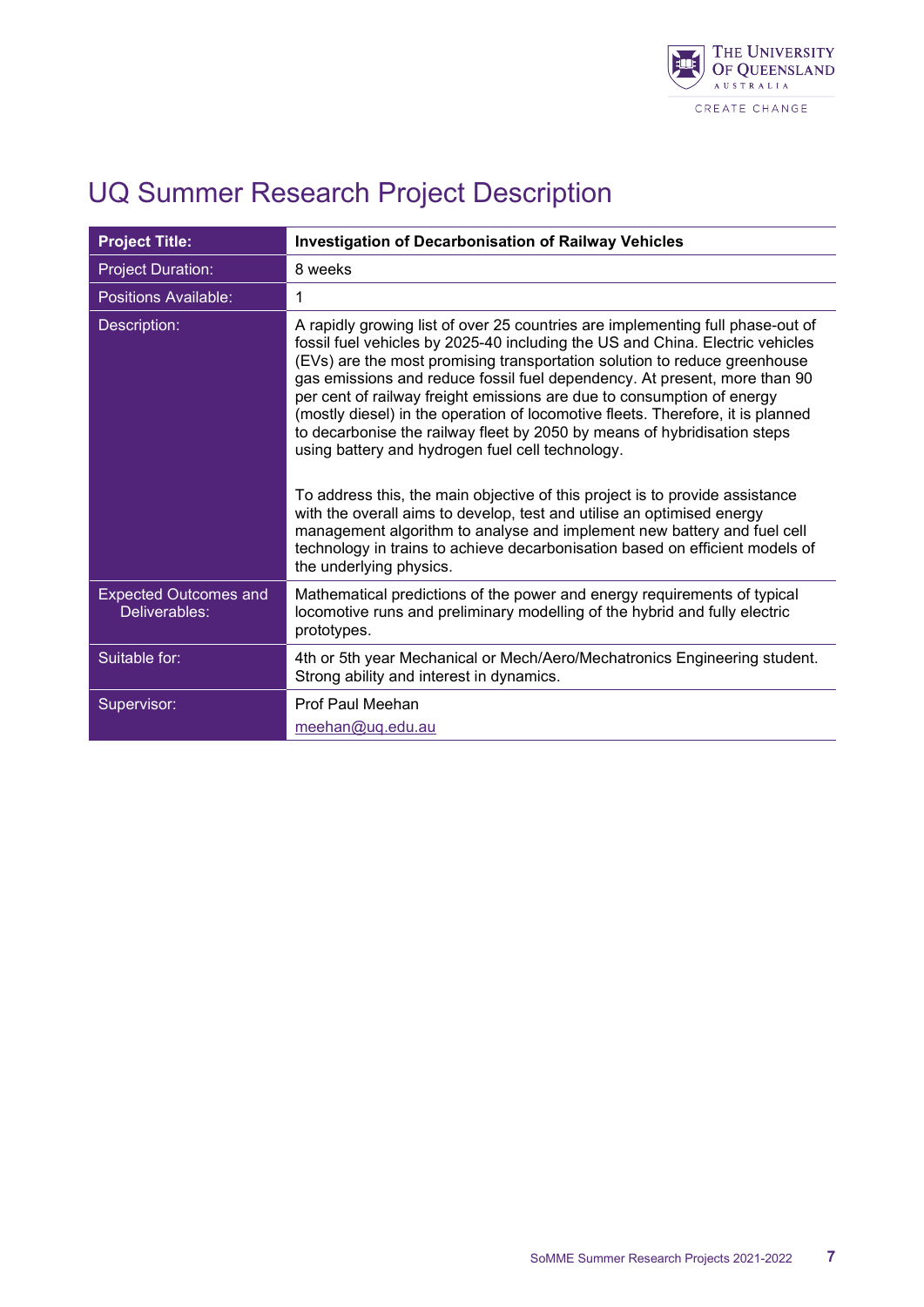

| <b>Project Title:</b>                         | Graphic User Interface (GUI) design for the machine learning<br>application                                                                                                                                                                                                                                |
|-----------------------------------------------|------------------------------------------------------------------------------------------------------------------------------------------------------------------------------------------------------------------------------------------------------------------------------------------------------------|
| <b>Project Duration:</b>                      | 10 weeks (36 hrs per week) and applicant can work remotely for the software<br>development.                                                                                                                                                                                                                |
| <b>Positions Available:</b>                   | $\mathbf{1}$                                                                                                                                                                                                                                                                                               |
| Description:                                  | The project aims to design python GUI for windows and dialogs in PyQt<br>framework. The GUI design is part of geoscience software development<br>project to perform geological/geophysical data computation and visualization<br>based on the established machine learning and computer vision algorithms. |
| <b>Expected Outcomes and</b><br>Deliverables: | The GUI applications often consist of a main window and several dialogs<br>which can be developed by Qt Designer or plain Python code.                                                                                                                                                                     |
|                                               | The expected outcomes may include:                                                                                                                                                                                                                                                                         |
|                                               | building a GUI desktop calculator<br>✓                                                                                                                                                                                                                                                                     |
|                                               | creating menus, toolbars and status bar<br>✓                                                                                                                                                                                                                                                               |
|                                               | creating professional-looking GUI applications<br>✓                                                                                                                                                                                                                                                        |
|                                               | fit-to-purpose modifying the open-source codes<br>✓                                                                                                                                                                                                                                                        |
|                                               | In this project, the student would gain skills in python programming and<br>knowledge of software development.                                                                                                                                                                                             |
|                                               | The student may have an opportunity to generate publications from the<br>research and may also be asked to produce a report or oral presentation at<br>the end of the project.                                                                                                                             |
| Suitable for:                                 | This project is open to applications from 3rd or 4th year students who have a<br>passion in python programming with a background in information technology<br>(e.g., computer science, software engineering, data science and etc), earth<br>science or engineering.                                       |
|                                               | Preferably with a GPA>5.5.                                                                                                                                                                                                                                                                                 |
| Supervisor:                                   | Zhongwei Chen                                                                                                                                                                                                                                                                                              |
|                                               | Zhongwei.chen@uq.edu.au                                                                                                                                                                                                                                                                                    |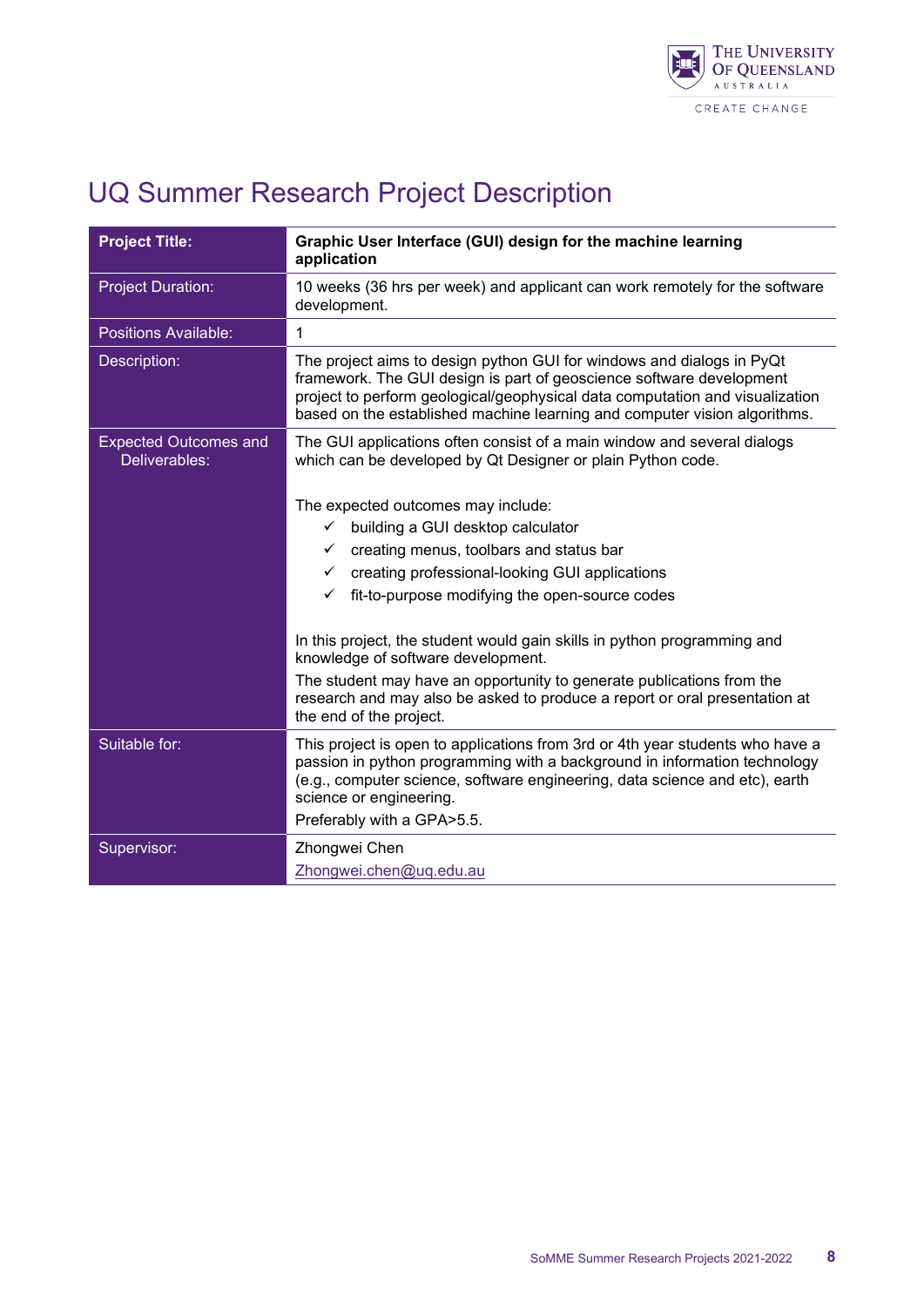

| <b>Project Title:</b>                         | Effect of cross-section shape on rock strength                                                                                                                                                                                                                                                                                                                                                      |
|-----------------------------------------------|-----------------------------------------------------------------------------------------------------------------------------------------------------------------------------------------------------------------------------------------------------------------------------------------------------------------------------------------------------------------------------------------------------|
| <b>Project Duration:</b>                      | 10 weeks (36 hrs per week<br>The project requires on-site attendance and working in the lab.                                                                                                                                                                                                                                                                                                        |
| <b>Positions Available:</b>                   | 1                                                                                                                                                                                                                                                                                                                                                                                                   |
| Description:                                  | This project is to experimentally study the effect of cross-section shape on<br>uniaxial compression strength in soft rock (e.g., coals). Various shapes of<br>rock and coal samples will be prepared and tested to identify the correlation<br>between a shape factor and the compressive strength. The student will also<br>be provided the opportunity in conducting other relevant lab testing. |
| <b>Expected Outcomes and</b><br>Deliverables: | The applicant will be provided the opportunity to learn various laboratory<br>experiment skills and data analysis techniques.<br>The deliverables would include a set of experimental data and a detailed<br>report of the findings.                                                                                                                                                                |
| Suitable for:                                 | The project is open to applicants in the third or fourth year who are interested<br>in conducting a research project in minerals and resources sector.<br>Preferably with a GPA > 5.5.                                                                                                                                                                                                              |
| Supervisor:                                   | Zhongwei Chen<br>Zhongwei.chen@uq.edu.au                                                                                                                                                                                                                                                                                                                                                            |